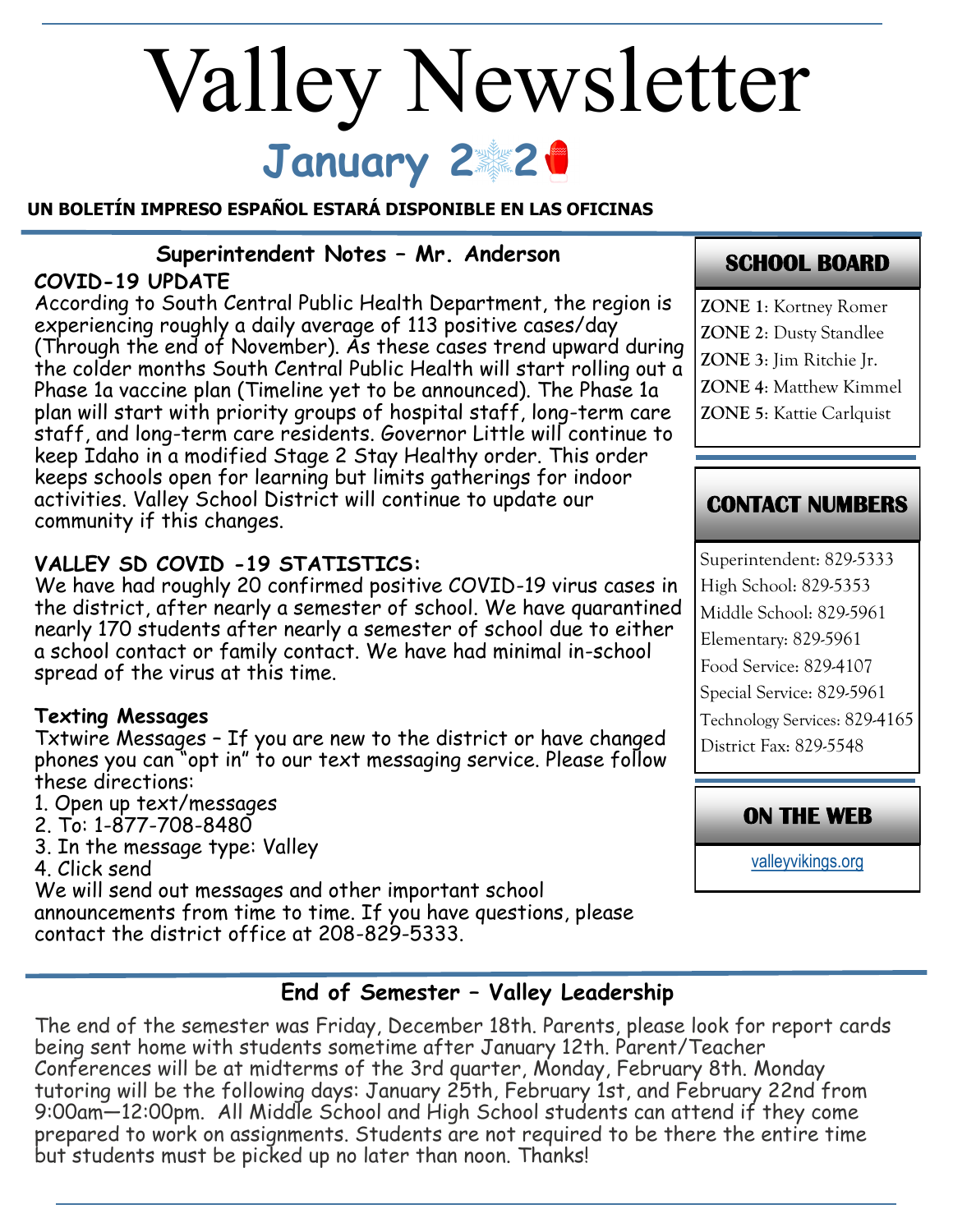# **Spring Driver's Ed 2020—Mrs. Lamun**

The spring driver's education class will begin at 6:30 am on February  $17<sup>th</sup>$ . Parents must attend the first day of class for the first half hour and again near the end of class. Class will be held from 6:30-7:30 am Tuesday- Friday and from 8-11 am on Mondays. Class will run approximately through March. Drives will be scheduled in addition to the class hours. The cost is \$200. You must pay at least \$100 to reserve your space in the class and must be paid in full by the end of class. First signed and paid will have the first priority. If we do not get at least 12 we will cancel the class and refund your money. You must be  $14\frac{1}{2}$  before Tuesday, February 16<sup>th</sup> to be eligible to take the Spring class and to purchase a permit. People with questions about this may contact me. Students MUST have purchased their permit BEFORE class on the 17<sup>th</sup>. The cost is \$21.50. If you do not have your permit by the first day of class, you may not be in the class. Sign up in the high school office and get the necessary info. and paperwork before going to get your permit. You must get an Idaho Driver's Manuel from the DMV while you are getting your permit. You will need it for the first day of class and the school does not provide them. Information is also located on the district website. If you have any questions please see or call Mrs. Lamun.

#### **Student Residency Questionnaire—Mrs. Gallentine**

The McKinney-Vento Act provides certain rights for students in transition and those students whose living situations change due to hardship. The Act and determination of residency would allow your child to be eligible for certain services, such as free school lunches or clothing, etc. In order to determine if your student is eligible to receive additional services under the McKinney-Vento Act, please complete the Residency Questionnaire on the valleyvikings.org website. Please click the link or copy the link for the English or Spanish version of the Questionnaire. Please know that this information will be kept confidential and will only be used to determine eligibility for services. The form will be available throughout the year on the website or the following link: https://cutt.ly/Vhb5vfc (English Version), please update your residency status as your situation changes.

#### **Student Residency Questionnaire - Sra. Gallentine**

La Ley McKinney-Vento proporciona ciertos derechos para los estudiantes en transición y aquellos estudiantes cuyas situaciones de vida cambian debido a dificultades. La Ley y la determinación de residencia permitirían que su hijo sea elegible para ciertos servicios, como almuerzos o ropa escolares gratuitos, etc. Para determinar si su estudiante es elegible para recibir servicios adicionales bajo la Ley McKinney-Vento, por favor complete el Cuestionario de Residencia en el sitio web valleyvikings.org. Haga clic en el enlace o copie el enlace para la versión en inglés o español del cuestionario. Tenga en cuenta que esta información se mantendrá confidencial y solo se utilizará para determinar la elegibilidad para los servicios. El formulario estará disponible durante todo el año en el sitio web, actualice su estado de residencia a medida que cambie su situación. https://cutt.ly/zhb6nbQ (Spanish Version)

## **Middle School Wrestling – Coach Ayers**

Our middle school wrestling season came to end on December  $7<sup>th</sup>$ . Our season went well and I am very pleased with the improvement we made over the course of the season. I would like to extend my thanks to all of our parents that were patient and accepting of the situation this season. I will have videos of our wrestling matches for any parents that are interested. I know it isn't the same as viewing it live, but it is the best we can do at this point. I will have videos ready as soon as I can. I am very thankful we were able to have a completed season this year. Without Mrs. Richardson and our administration working so diligently we wouldn't have been able to have a wrestling season at all. I wish everyone a happy New Year and hope we have a return to normalcy soon.